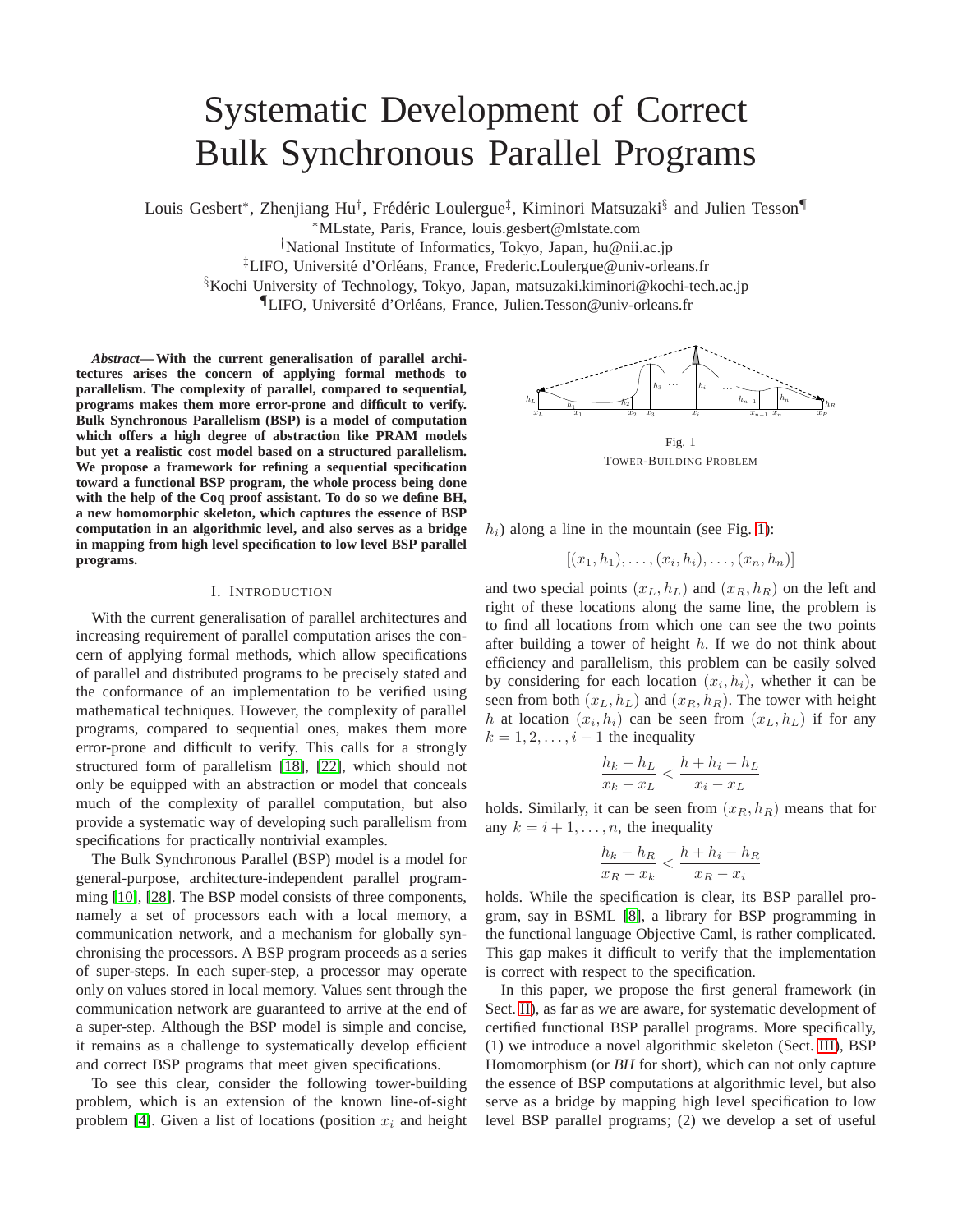

Certified BSP Parallel Programs in BSML

<span id="page-1-2"></span>Fig. 2 AN OVERVIEW OF OUR FRAMEWORK FOR DEVELOPING CORRECT BSP PROGRAMS

theories (Sect. [IV\)](#page-2-0) in Coq for systematic and formal derivation of programs from specification to *BH*, and we provide a certified parallel implementation (Sect. [V\)](#page-3-0) of *BH* in BSML so that a certified BSP parallel program can be automatically extracted; and (3) we demonstrate with examples that our new framework can be very useful to develop certified BSP parallel programs for solving various nontrivial problems (Sect. [VI\)](#page-7-0).

## II. AN OVERVIEW

<span id="page-1-0"></span>Figure [2](#page-1-2) depicts an overview of our framework. We insert a new layer, called "algorithm in *BH*", between problem specifications and certified BSP parallel programs, so as to divide the development process into two easily tacking steps: A formal derivation of algorithms from specification to *BH* and a proof of correctness of a BSML implementation of *BH*.

In our framework, a specification is described in Coq [\[26\]](#page-8-6), allowing the user to be confident in its correctness without concern of parallelism. We chose to take Coq definitions as specifications for reasons of simplicity of our system, and for giving access to the full strength of the Coq assistant to prove initial properties of the algorithms (the system will then provide a proof that these properties are preserved throughout the transformations). In the first step, we rewrite the specification into a program using the *BH* skeleton, in a semi-automated way. To do so, we provide a set of Coq theories over *BH* and tools to make this transformation easier. This transformation is implemented in Coq, and proved to be correct, *i.e.* preserving the semantics of the initial specification. Thus, this step converts the original specification into a program (using BH) that is proved equivalent. In the second step, we replace the calls to the skeleton *BH* in the algorithm with a parallel implementation (in BSML) that is proved correct. By using the program extraction features of Coq on the rewritten algorithm, we get a parallel program that implements the algorithm of the specification, and that is proved correct.

# III. A BSP HOMOMORPHISM

<span id="page-1-1"></span>Homomorphisms play an important role in both formal derivation of parallel programs [\[7\]](#page-8-7), [\[12\]](#page-8-8), [\[14\]](#page-8-9), [\[16\]](#page-8-10) and automatic parallelisation [\[20\]](#page-8-11). Function  $h$  is said to be a



<span id="page-1-3"></span>INFORMATION PROPAGATION FOR *BH*.

*homomorphism*, if it is defined recursively in the form of

$$
\begin{cases}\nh\begin{bmatrix}\nh\end{bmatrix} & = & id_{\odot} \\
h\begin{bmatrix}\na\end{bmatrix} & = & f\ a \\
h\begin{bmatrix}\nx+y\n\end{bmatrix} & = & (h\ x) \odot (h\ y)\n\end{cases}
$$

where applying a function  $f$  to an expression  $x$  is written  $f(x)$ ,  $[x_1, \ldots, x_n]$  denotes the list containing the elements  $x_1$  to  $x_n$ ,  $+$  denotes list concatenation,  $id_{\odot}$  denotes the identity unit of ⊙. Since h is uniquely determined by f and ⊙, we will write  $h = (\mathbb{O}, f).$ 

Though being general, different parallel computation models would require different specific homomorphisms together with a set of specific derivation theories. For instance, the distributed homomorphism [\[11\]](#page-8-12) is introduced to treat the hyper-cube style of parallel computation, and the accumulative homomorphism [\[15\]](#page-8-13) is introduced to treat the skeleton parallel computation.

Our BH (BSP Homomorphism) is a specific homomorphism carefully designed for systematic development of certified BSP algorithms. The key point is that we formalise "data waiting" and "synchronisation" in the super-step of the BSP model by computation of gathering necessary information around for each element of a list and then perform computation independently to update each element.

<span id="page-1-4"></span>*Definition 1 (BSP Homomorphism):* Given function k, two homomorphisms  $g_1$  and  $g_2$ , and two associative operators ⊕ and  $\otimes$ , a function bh is said to be a BSP Homomorphism or *BH*, if it is defined in the following way.

$$
\begin{cases}\n bh [a] l r &= [k a l r] \\
 bh (x + y) l r &= bh x l (g_1 y \oplus r) + h h y (l \otimes g_2 x) r\n\end{cases}
$$

The above bh defined with functions  $k$ ,  $g_1$ ,  $g_2$ , and associative operators ⊕ and ⊗ is denoted as

$$
bh = BH(k, (g_1, \oplus), (g_2, \otimes)).
$$

Function bh is a *higher-order* homomorphism, which takes a list as input and returns a new list of the same length. In addition to the input list, bh has two additional parameters,  $l$  and  $r$ , which contain necessary information to perform computation on the list. The information of  $l$  and  $r$ , as defined in the second equation and shown in Fig. [3,](#page-1-3) is propagated from left and right with functions  $(g_2, \otimes)$  and  $(g_1, \oplus)$  respectively.

It is worth remarking that BH is powerful; it cannot only describe super-steps of BSP computation, but is also powerful enough to describe various computation including all homo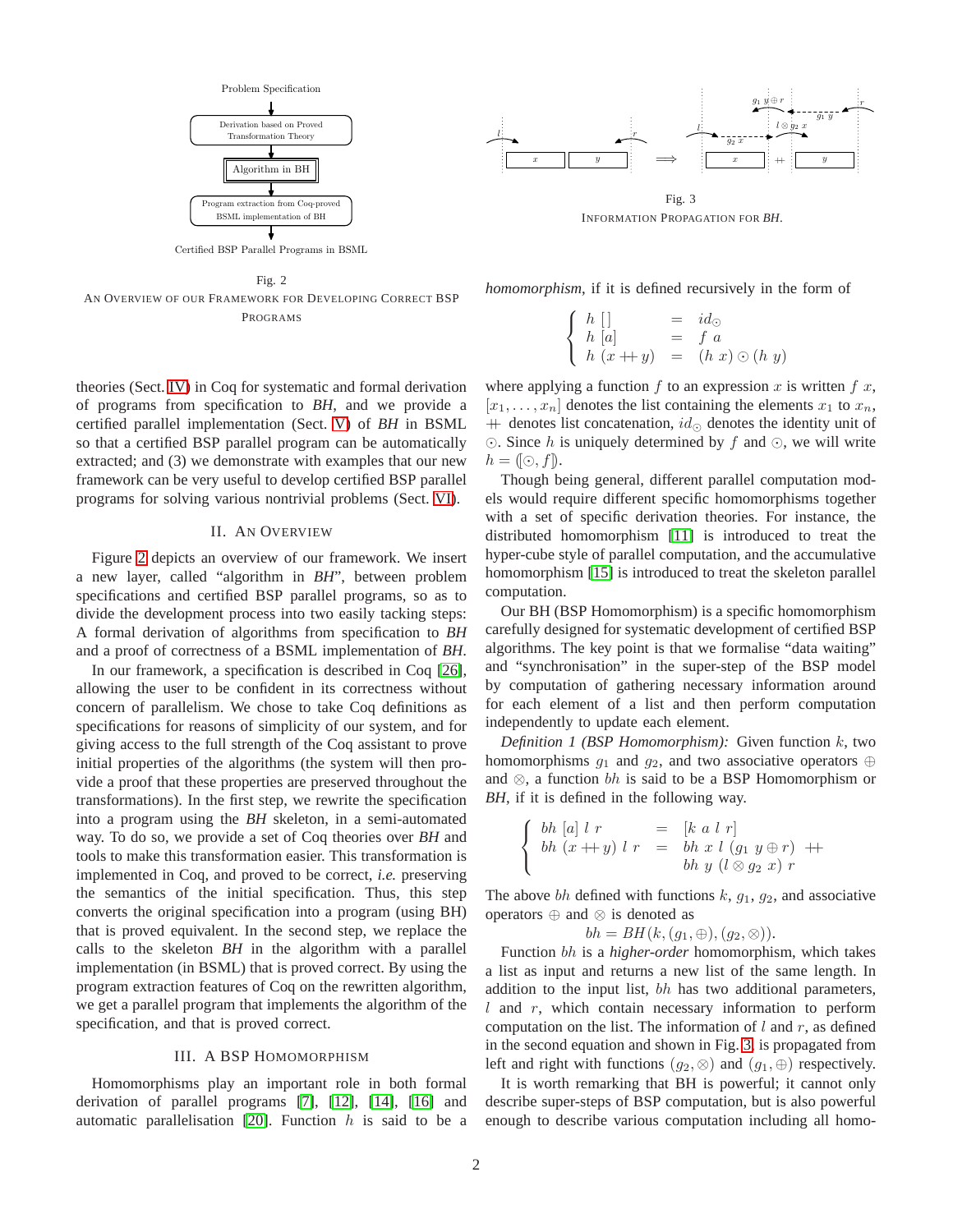<span id="page-2-0"></span>morphisms (map and reduce) (Sect. [IV\)](#page-2-0), scans, as well as the BSP algorithms in [\[10\]](#page-8-2).

# IV. DERIVING ALGORITHMS IN BH

In this section, we show how to derive correct algorithms in terms of BH from problem specifications. The specification gives a direct solution to the problem, where one does not need to think about low level parallel computation issues, such as layout of processors, task distribution, data communication. This specification will be transformed into an equivalent algorithm in terms of BH based on a set of transformation theorems.

### *A. Specification*

Coq functions are used to write specification, from which an algorithm in BH is to be derived. Recursions and the well-known collective operators (such as map, fold, and scan) can be used in writing specification. To ease description of computation using data around, we introduce a new collective operator mapAround.

The mapAround, compared to map, describes more interesting independent computation on each element of lists. Intuitively, mapAround is to map a function to each element (of a list) but is allowed to use information of the sublists in the left and right of the element, e.g.,

mapAround 
$$
f[x_1, x_2,...,x_n] =
$$
  
\n
$$
[f ([], x_1, [x_2,...,x_n]), f ([x_1], x_2, [x_3,...,x_n]),
$$
\n
$$
..., f ([x_1, x_2,...,x_{n-1}], x_n, []).
$$

In addition, we provide a set of communication functions such as *permute*, *shiftL*, *shiftR* to redistribute list elements. They are designed to be not only useful for reconstructing lists in the specification level but also equipped with low lever certified BSP implementations.

*Example 1 (Specification of the Tower-Building Problem):* Recall the tower-building problem in the introduction. We can solve it directly using mapAround, by computing independently on each location and using informations around to decide whether a tower should be built at this location. So our specification can be defined straightforwardly as follows.

*lower* 
$$
(x_L, h_L)
$$
  $(x_R, h_R)$   $xs = mapAround visibleLR$  *xs*  
\n**where** *visibleLR*  $(l_s, (x_i, h_i), rs) =$   
\n*visibleL*  $ls$   $x_i \wedge visibleR$  *rs*  $x_i$   
\n*visibleL*  $ls$   $x_i = maxAngleL$   $ls < \frac{h + h_i - h_L}{x - x_L}$   
\n*visibleR rs*  $x_i = maxAngleR$  *rs*  $< \frac{h + h_i - h_R}{x_R - x}$ 

The inner function  $maxAngleL$  is to decide whether the left tower can be seen, and is defined as follows (where  $a \uparrow b$ returns the bigger of  $a$  and  $b$ ).

$$
\begin{array}{rcl}\n\max AngleL \; [ ] & = & -\infty \\
\max AngleL \; ([(x,h)] + xs) & = & \frac{h-h_L}{x - x_L} \uparrow maxAngleL \; xs\n\end{array}
$$

and the function  $maxAngleR$  can be similarly defined.  $\square$ 

*Example 2 (Maximum Prefix Sum Problem Specification):* Consider the maximum prefix sum problem [\[4\]](#page-8-4), which is list of h with Coq (available in [\[27\]](#page-8-14)).

to compute the maximum sum of all the prefix sublists. For instance, supposing mps is the function that solves the problem, we have

$$
mps [1, -1, 2] = 1 \uparrow (1 + (-1)) \uparrow (1 + (-1) + 2) = 2
$$

We have two ways to solve this problem. One is to decompose this problem to smaller ones, each of which can be described with our list functions, and then compose them together. Following this idea, we could solve the maximum prefix sum problem by first enumerating all the prefix sums and then compute their maximum.

$$
mps = maximum \circ psums
$$
  
where  $maximum = (\uparrow, id)$   

$$
psums = scan +
$$

Certainly, there could be other specification for the same problem. For example, we could solve this problem as by the following recursive function (both leftwards and rightwards).

$$
\begin{cases}\n mps \n\begin{bmatrix}\n1 & = & 0 \\
 mps \n\begin{bmatrix}\n(a) + x \\
mps \n\end{bmatrix} & = & 0 \uparrow (a + mps(y)) \\
 mps \n\begin{bmatrix}\n(x + \lfloor a \rfloor) & = & mps(x) \uparrow (sum(x) + b)\n\end{bmatrix}\n\end{cases}
$$

Here sum can be defined similarly and its definition is omitted  $here.$ 

## *B. Theorems for Deriving* BH

Since our specification is a simple combination of collective functions and recursive functions, derivation of a certified BSP parallel program can be reduced to derivation of certified BSP parallel programs for all these functions, because the simple combination is easy to be implemented by composing supersteps in BSP.

While simple communication functions may be mapped directly to certified BSP parallel programs, it is more difficult for the collective functions and recursive functions, which may be parametrised with other functions and have more flexible computation structure. Our idea is to map these functions into *BH*, and then show how *BH* can be mapped to a certified BSP parallel programs.

First, let us see how to deal with collective functions. The central theorem for this purpose is the following theorem.

<span id="page-2-1"></span>*Theorem 1 (Parallelisation* mapAround *with* BH*):* For a function

$$
h = mapAround f
$$

if we can decompose f as  $f (ls, x, rs) = k (g_1 ls, x, g_2 rs)$ , where  $k$  is any function and  $g_i$  is a composition of a function  $p_i$  with a homomorphism  $h_i = (\bigoplus_i, k_i]$ , then

$$
h\ \text{xs}=BH(k',(h_2,\oplus_2),(h_1,\oplus_1))\ \text{xs}\ \iota_{\oplus_1}\ \iota_{\oplus_2}
$$

where 
$$
\begin{cases} k'(l, x, r) = k(p_1 l, x, p_2 r) \text{ holds,} \\ \iota_{\bigoplus_1} \text{ is the (left) unit of } \bigoplus_1, \\ \iota_{\bigoplus_2} \text{ is the (right) unit of } \bigoplus_2. \end{cases}
$$

*Proof:* This has been proved by induction on the input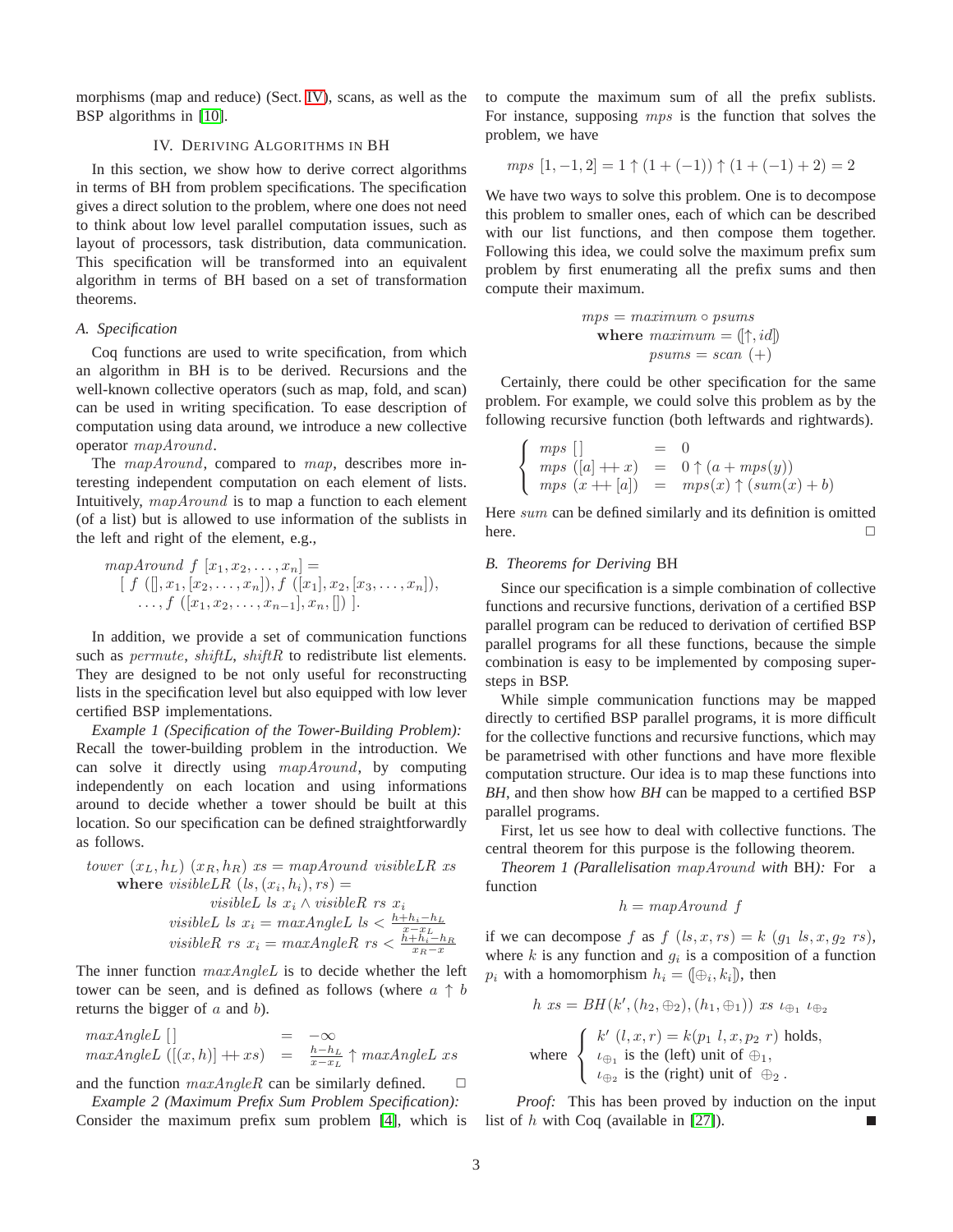Theorem [1](#page-2-1) is general and powerful in the sense that it can parallelise not only mapAround but also other collective functions to *BH*.

For instance, the useful *scan* computation

$$
scan (\oplus) [x_1, x_2, \ldots, x_n] = [x_1, x_1 \oplus x_2, \ldots, x_1 \oplus x_2 \oplus \cdots \oplus x_n]
$$

is a special mapAround: scan  $(\oplus) = mapAround$  f where  $f(1, x, rs) = \text{first } (\text{[} \oplus, \text{id} \text{] } \text{ls}, x, \text{[]})$  and first returns the first component of a triple.

What is more important is that any homomorphism can be parallelised with *BH*, which allows us to utilise all the theories [\[7\]](#page-8-7), [\[12\]](#page-8-8), [\[14\]](#page-8-9), [\[16\]](#page-8-10), [\[20\]](#page-8-11) that have been developed for derivation of homomorphism.

<span id="page-3-1"></span>*Corollary 1 (Parallelisation Homomorphism with* BH*):* Any homomorphism  $(\oplus, k)$  can be implemented with a *BH*. *Proof:* Notice that  $(\oplus, k) = last \circ map Around$  f where  $f(1, x, rs) = (\langle \bigoplus_k k \rangle x s) \oplus (k x)$ . It follows from Theorem [1](#page-2-1) that the homomorphism can be parallelised by a *BH*. г

Now we consider how to deal with recursive functions. This can be done in two steps. We first use the existing theorems [\[12\]](#page-8-8), [\[14\]](#page-8-9), [\[20\]](#page-8-11) to obtain homomorphisms from recursive definitions, and then use Corollary [1](#page-3-1) to get *BH* for the derived homomorphisms.

It is worth noting that homomorphisms are very important in all our derivations of *BH*, not only because *BH* itself is a specific homomorphism, but also because many of our derivations go along with derivations of homomorphisms. For example, in Theorem [1,](#page-2-1) our main theorem, we have to derive homomorphisms so that function  $f$  can be defined in a way that the theorem can be applied.

*Example 3 (Derivation for the Tower-Building Problem):* From the specification given before, we can see that Theorem [1](#page-2-1) is applicable with

*visibleLR* 
$$
(ls, x, rs) = k
$$
  $(g_1 ls, x, g_2 rs)$   
\nwhere  $g_1 = maxAngleL$   
\n $g_2 = maxAngleR$   
\n $k$   $(maxl, (x_i, h_i), maxr) =$   
\n $(maxl < \frac{h+h_i-h_L}{x-x_L}) \land (maxr < \frac{h+h_i-h_R}{x_R-x})$ 

provided that  $g_1$  and  $g_2$  can be defined in terms of homomorphisms.

By applying the theorems in [\[12\]](#page-8-8), [\[14\]](#page-8-9), [\[20\]](#page-8-11), we can easily obtain the following two homomorphisms (the detailed derivation is beyond the scope of this paper).

 $maxAngleL = [\uparrow, k_1]$  where  $\uparrow = max; k_1(x, h) = \frac{h - h_L}{x - x_L}$ <br>  $maxAngleR = [\uparrow, k_2]$  where  $k_2(x, h) = \frac{h_R - h_L}{x_R - x}$ 

Therefore, applying Theorem [1](#page-2-1) yields the following result in *BH*.

$$
tower (x_L, h_L) (x_R, h_R) xs =
$$
  
\n
$$
BH(k, (maxAngleL, \uparrow), (maxAngleR, \uparrow)) xs (-\infty) (-\infty)
$$
  
\nwhere  $k (maxl, (x_i, h_i), maxr)$   
\n
$$
= (maxl < \frac{h + h_i - h_L}{x - x_L}) \land (maxl < \frac{h + h_i - h_R}{x_R - x}) \square
$$

*Example 4 (Maximum Prefix Sum Problem Derivation):* Derivation of *BH* from the specification

$$
mps = maximum \circ psums
$$
  
where  $maximum = (\uparrow, id)$   

$$
psums = scan +
$$

given above is straightforward, because it is a composition of a homomorphism and a scan, both of which can be mapped to *BH* according to Theorem [1](#page-2-1) and Corollary [1.](#page-3-1)  $\Box$ 

### *C. Theorem Implementation in Coq*

The Coq proof assistant [\[2\]](#page-8-15), [\[3\]](#page-8-16), [\[26\]](#page-8-6) is based on the calculus on inductive construction. This calculus is a higherorder typed  $\lambda$ -calculus. Theorems are types and their proofs are terms of the calculus. The Coq systems helps the user to build the proof terms and offers a language of tactics to do so. Coq is also a functional programming language. In appendix we give a very short introduction to Coq.

We use the Coq proof assistant to prove correct the derivations from a functional specification to a BH skeleton instantiation. Derivations and parallel term retrieving is automated using a newly introduced feature in Coq: Type classes [\[24\]](#page-8-17).

<span id="page-3-0"></span>The full code can be downloaded [\[27\]](#page-8-14).

## V. BH TO BSML: CERTIFIED PARALLELISM

We have until now supposed a certified parallel implementation of BH on which the algorithms rely. This implementation is realized using Bulk Synchronous Parallel ML (BSML) [\[8\]](#page-8-5), an efficient BSP [\[10\]](#page-8-2), [\[28\]](#page-8-3) parallel language based on Objective Caml and with formal bindings and definitions in Coq. In Coq, we prove the equivalence of the natural specification of BH with its implementation in BSML, therefore being able to translate the previous BH certified versions of the algorithms to a parallel, BSML version. We also analyse the parallel performances of this implementation.

#### <span id="page-3-2"></span>*A. Bulk Synchronous Parallel ML: An Overview*

*a) Bulk synchronous parallelism:* A BSP machine can be though as a homogeneous distributed memory machine with a unit able to synchronise all the processors. A BSP program is executed as a sequence of *super-steps*, each one divided into (at most) three successive and logically disjointed phases: (a) Each processor uses its local data (only) to perform sequential computations and to request data transfers to/from other nodes; (b) the network delivers the requested data transfers; (c) a global synchronisation barrier occurs, making the transferred data available for the next super-step.

benchmarks: first a fourth parameters r, the computing power<br>  $\Box$  of the processors is determined (in flop(s), then some of and  $I'$ . The performance of a BSP machine is characterised by 3 parameters:  $p$  is the number of processor-memory pairs,  $L$  is the time required for a global synchronisation and  $g$  is the time for collectively delivering a 1-relation (communication phase where every processor receives/sends at most one word). The network can deliver an h-relation in time  $g \times h$  for any arity h. The BSP parameters can be determined in practice using of the processors is determined (in flop/s), then some  $g'$  and  $L'$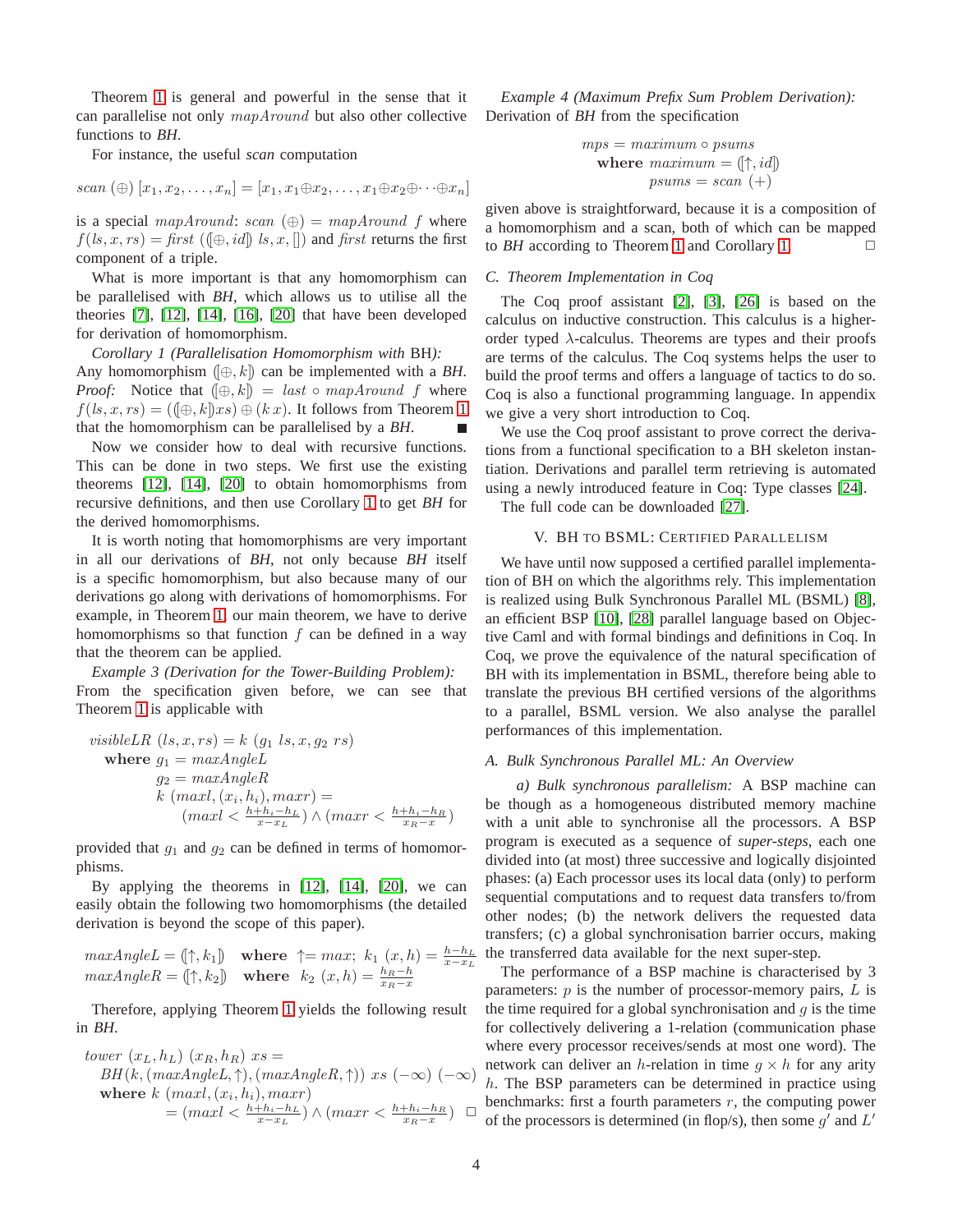are measured in  $s/word$  and s, and the final BSP parameters are  $g = g' \times r$  (in flop/word) and  $L = L' \times r$  (in flop).

The execution time (or *cost*) of a super-step is thus the sum of the maximal local processing time, of the data delivery time and of the global synchronisation time:

$$
\max_{0 \le i < b \text{sp-p}} w_i + \max_{0 \le i < b \text{sp-p}} \max(h_i^+, h_i^-) \times g + L
$$

where, at processor  $i$ ,  $w_i$  is the local sequential work performed during the computation phase,  $h_i^+$  is the size of data sent from *i* to other processors, and  $h_i^-$  the size of the received data by processor  $i$  from other processors.

*b) BSML parallel vectors:* BSML designed as a full language, is currently implemented as a library for the Objective Caml language [\[8\]](#page-8-5). BSML offers an access to the parameters of the underlying BSP architecture with the constants: bsp<sub>-</sub>p (an integer),  $bsp_g$ ,  $bsp_l$ , and  $bsp_r$  (floats).

A BSML program is not written in the Single Program Multiple Data (SPMD) style as many parallel programs are, but offers a *global view* of the parallel program. It is a usual OCaml program plus operations on a parallel data structure. This structure is called parallel vector and it has an abstract polymorphic type 'a par. A parallel vector has a fixed width bsp p equals to the constant number of processes in a parallel execution. We will informally write  $\langle x_0, \ldots, x_{n-1} \rangle$ for a parallel vector of size n, which contains the value  $x_i$ at processor  $i$ . The nesting of parallel vectors is forbidden. BSML provides four primitives for the manipulation of parallel vectors. For each of these primitives, we will give its signature, its informal semantics, examples of use and its formalisation in Coq.

In the Coq developments of our framework, all the modules related to parallelism are functors that take as argument a module which provides a realization of the semantics of BSML. This semantics is modelled in a module type called BSML SPECIFICATION. A module type or module signature in Coq is a set of definitions, parameters and axioms, the latter being types without an associated proof terms.

The module type BSML SPECIFICATION contains : the definition processor of processor names, and associated axioms; the type par of parallel vectors; the axioms which define the semantics of the four parallel primitives of BSML.

A natural processor max is assumed to be defined. The total number of processor, the BSP parameter bsp<sub>-</sub>p is the successor of this natural. The type processor is defined as:

**Definition** processor :=  $\{$  pid: nat  $|$  pid  $\langle$  bsp<sub>-</sub>p  $\rangle$ .

A term of type  $\{x:A \mid P x\}$  is a value of type A and a proof that this value verify the property P. A value of type processor thus a pair: A natural and a proof that this natural is lower than bsp\_p.

The type of parallel vectors is an opaque type

# **Parameter** par: **Set**→**Set**.

This means that par could take as argument a type and returns a new type: It is a polymorphic type thus it has as argument the type of the values contained in the vectors. For example, the type for parallel vectors of string could be written par string (and is written string par in BSML).

In the informal semantics above, a parallel vector consists of  $p$  values. As the type par is opaque in the formalisation in Coq, to model this we assume that the type par comes with a function get that can access any component of the parallel vector:

**Parameter** get : ∀A: **Set**, par A →processor →A.

Given a type T, a parallel vector vec of type par T and a processor i, (get T vec i) is the value held by processor i in parallel vector vec.

*c) Parallel vector creation:* The primitive mkpar is used to create parallel vectors. It takes a function  $f$  as argument and creates a parallel vector that contains the value of  $(f \mathbf{i})$  at processor i,  $0 \le i < b$ sp p. The signature of this primitive is: mkpar: (int $\rightarrow$  'a)  $\rightarrow$  'a par, and informally its semantics could be written as:

mkpar 
$$
f = \langle f \ 0, \ldots, f \ (bsp-p-1) \rangle
$$

In the interactive loop of BSML  $[8]$ <sup>[1](#page-4-0)</sup> on a machine with 6 processors, one could have the following result:

**# let** this = mkpar (fun  $i \rightarrow i$ );; **val** this : int Bsml.par =  $<$ 0, 1, 2, 3, 4, 5 $>$ 

**#** is the prompt inviting us to write an expression to evaluate. The expression **let** this =... is used to define the value this by applying the primitive mkpar to the (anonymous) identity function. In the second line, the top-level answers that a value (**val**) called this has been defined, that it is a parallel vector of integers (int Bsml.par) and its value is  $(0, 1, 2, 3, 4, 5)$ .

A useful function is replicate:

**# let** replicate = **fun**  $x \rightarrow m k$  mkpar(**fun**  $\Rightarrow x$ );; **val** replicate : 'a → 'a Bsml.par = <**fun**>

**# let** vx = replicate "PDCAT";; vx : string Bsml.par = <"PDCAT", "PDCAT", "PDCAT", "PDCAT", "PDCAT", "PDCAT">

The evaluation of an application of mkpar to a function f is done without any communication (any usual Objective Caml value is replicated on all the processors, hence the function f), and is done during the asynchronous computation phase of a BSP super-step. Its BSP cost is  $\max_{0 \le i < b$ sp<sub>-p</sub> f i where  $\overline{e}$ denotes the time required to evaluate expression e.

The semantics of the parallel primitives of BSML in Coq are specified using the get function. It is a quite straightforward translation of the informal semantics. Instead of giving the result parallel vector as a whole it is described by giving the values of its components. A Coq formalisation of the mkpar primitive is thus:

**Parameter** mkpar specification : ∀(A:**Set**) (f: processor →A),  $\{ X:$  par A  $\} \forall i$ : processor, get X i = f i  $\}$ .

<span id="page-4-0"></span><sup>1</sup>In case the reader wants to try the examples in the interactive loop (command bsml) while reading the paper, she needs to write **open** Bsml;; at the beginning of the session.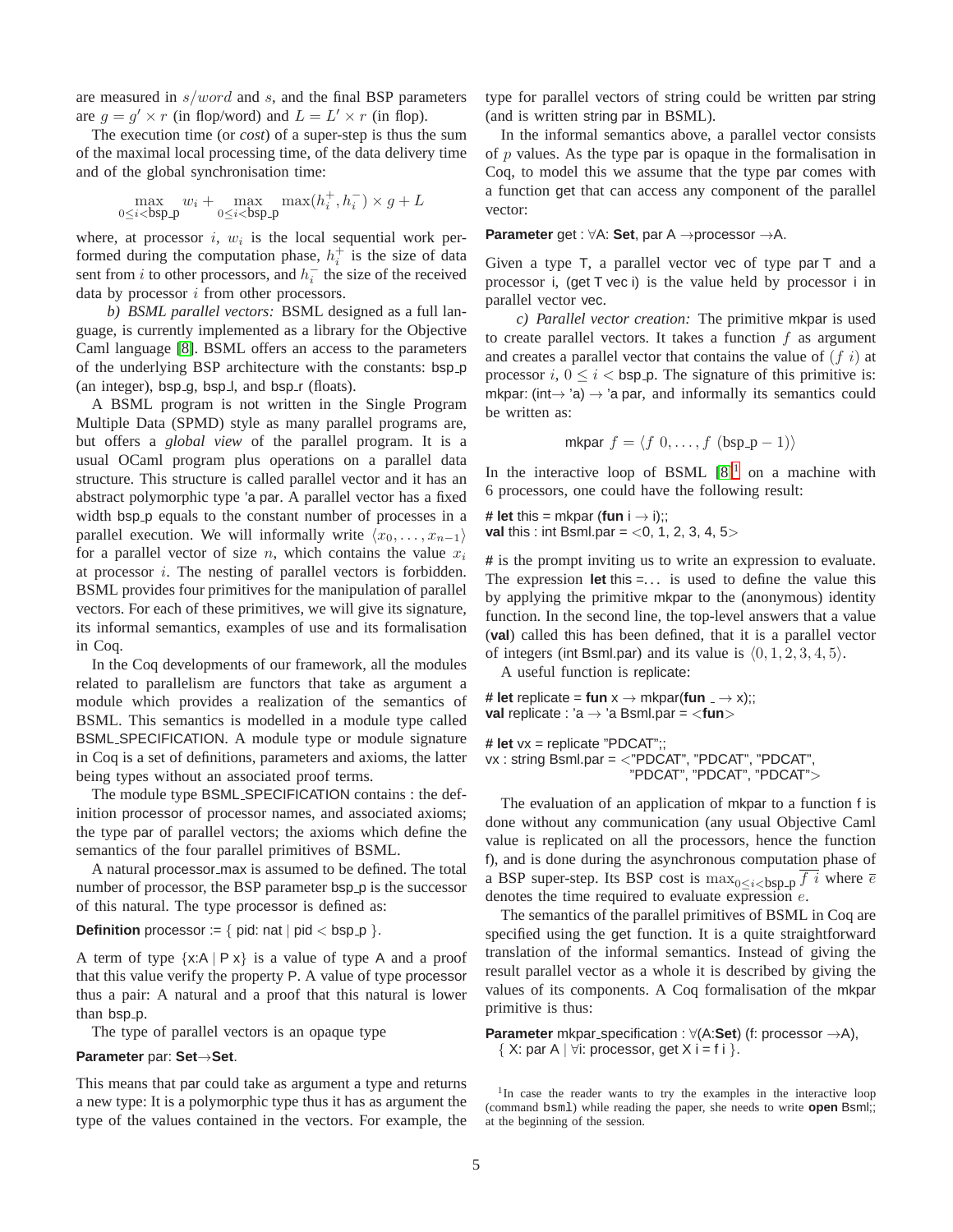*d) Point-wise parallel application:* As the type par and the primitive mkpar are polymorphic, it is possible to create parallel vectors of functions. For example:

**# let** vf = mkpar(**fun** i $\rightarrow$  **fun**  $x \rightarrow x$   $\hat{ }$  (string of int i));; **val** vf : (string → string) Bsml.par = ≪ **fun**>, ..., <**fun**≫

Thus we may need to apply a parallel vector of functions to a parallel vector of values. Such an application is not a usual functional application: We need a primitive to perform it. This primitive is called apply. Its signature is: apply:('a $\rightarrow$  'b)par $\rightarrow$  'a par $\rightarrow$  'b par.

For example, we can apply the parallel vector of functions vf to the parallel vector of values vx:

**# let**  $v2 =$  apply vf  $vx$ ;; **val** v2 : string Bsml.par = <"PDCAT0", "PDCAT1", "PDCAT2", "PDCAT3", "PDCAT4", "PDCAT5">

The informal semantics of apply could be written as:

apply  $\langle f_0, ..., f_{p-1} \rangle \langle x_0, ..., x_{p-1} \rangle = \langle f_0 \ x_0, ..., f_{p-1} \ x_{p-1} \rangle$ 

The evaluation of an application of apply requires no communication. Its BSP cost is  $\max_{0 \le i < b$ sp<sub>-P</sub>  $f_i$   $x_i$ . In Coq, apply is specified as follows:

**Parameter** apply\_specification :

∀(A B: **Set**) (vf: par (A →B)) (vx: par A), { X: par B |  $\forall i$ : processor, get X i = (get vf i) (get vx i) }.

Very useful functions which are part of the BSML standard library could be implemented from mkpar and apply such as:

(\* parfun: ('a  $\rightarrow$  'b)  $\rightarrow$  'a par  $\rightarrow$  'b par \*) **let** parfun = **fun** f  $v \rightarrow$  apply (replicate f)  $v$ 

There exist variants parfunN of parfun for point-wisely applying a sequential function with N arguments to N parallel vectors.

*e) Communications:* The two last primitives of BSML require both communication and synchronisation.

The primitive put is used to exchange data between processes. It takes and returns a parallel vector of functions. At each processor the input function describes the messages to be sent to other processors and the output function describes the messages received from other processors. Its signature is put:(int $\rightarrow$  'a)par $\rightarrow$  (int $\rightarrow$  'a)par and it informal semantics follows:

put 
$$
\langle f_0, \ldots, f_{p-1} \rangle = \langle \lambda i.f_i 0, \ldots, \lambda i.f_i (p-1) \rangle
$$

At processor i, the function  $f_i$  encodes the bsp p possible messages to be sent to other processors. Some values, as the empty list or the first constructor without parameters in a sum type, are considered to mean "no message". For example if we want to broadcast a value at a specific processor in a parallel vector to all other processors, we will use two functions: One that will send this value to every processor, one that will send nothing to every processor. The first of these functions should be used by the processor that is the root of the broadcast, and the second function by all other processors:

**let** choice root pid value = **let** toall = **fun** dst  $\rightarrow$  [value] **and** nothing = **fun** dst  $\rightarrow$  [] **in if** pid=root **then** toall **else** nothing

Then after the function choice is used to build a parallel vector of functions describing the communications we want to perform, and this parallel vector is given as argument to put, we need to retrieve the sent values. Here again the bsp<sub>p</sub> possible received values by a processor are encoded as a function. To know the value sent by a processor  $i$  to a processor  $j$ , one has to apply, at processor  $j$ , the obtained function to  $i$ . In the case of the broadcast, all processors need to apply the function to the processor root:

#### **# let** broadcast root vx =

**let** msg = apply (mkpar(choice root)) vx **in** parfun List.hd (apply (put msg) (replicate root));; **val** broadcast : int → 'a Bsml.par → 'a Bsml.par = <**fun**>

**# let**  $v3 =$  broadcast  $3 v2$ : **val** v3 : string Bsml.par = <"PDCAT3", "PDCAT3", "PDCAT3", "PDCAT3", "PDCAT3", "PDCAT3">

The evaluation of an application of the put primitive requires a full super-step: First the messages are computed from the parallel vector of functions describing the messages to send; then the messages are exchanged; and a global synchronisation ends the super-step in order to allow the functions describing the received messages to be built. In the following, we note | v| the size (in words) of the value v, and  $(e)$  the result of the evaluation of the expression  $e$ . The BSP cost of put is:

$$
\max_{0 \le i < b \text{sp.p}} \left( \sum_{j=0}^{\text{bsp.p}-1} \overline{f_i \ j} \right) + \max_{0 \le i < b \text{sp.p}} \left( h_i^+, h_i^- \right) \times g + L
$$
\n
$$
\text{where } \begin{cases} h_i^+ = \sum_{0 \le i < b \text{sp.p}} \left| (f_i \ j) \right| \\ h_i^- = \sum_{0 \le j < b \text{sp.p}} \left| (f_j \ i) \right| \end{cases}
$$

 $h_i^+$  is the total size of the messages sent by processor i, while  $h_i^-$  is the total size of the messages received by processor *i*. The Coq specification of put is:

**Parameter** put\_specification :

∀(A:**Set**) (vf: par (processor →A)),

{ X: par (processor  $\rightarrow$  A) |  $\forall$ i j: processor, get X i j = get vf j i }.

The last primitive proj:'a par $\rightarrow$  (int $\rightarrow$ 'a) is the inverse of mkpar (for functions defined on the domain of processor names). It also requires a full super-step, we omit the details for the sake of conciseness.

# *B. BH in BSML*

As a larger BSML example, we present in Fig. [4](#page-6-0) a parallel implementation of the BH algorithmic skeleton where sequence n1 n2 returns the list [n1 ; ... ; n2], bh\_seq is a sequential implementation of BH and type of communicated data is **type** ('l,'r) comm\_type = Lcx of 'l | Rcx of 'r | Ncx.

Given a list that is split into local chunks in the order of the processors, the preliminary local computation (applying gl and gr) can be done with the apply primitive; then a put is used to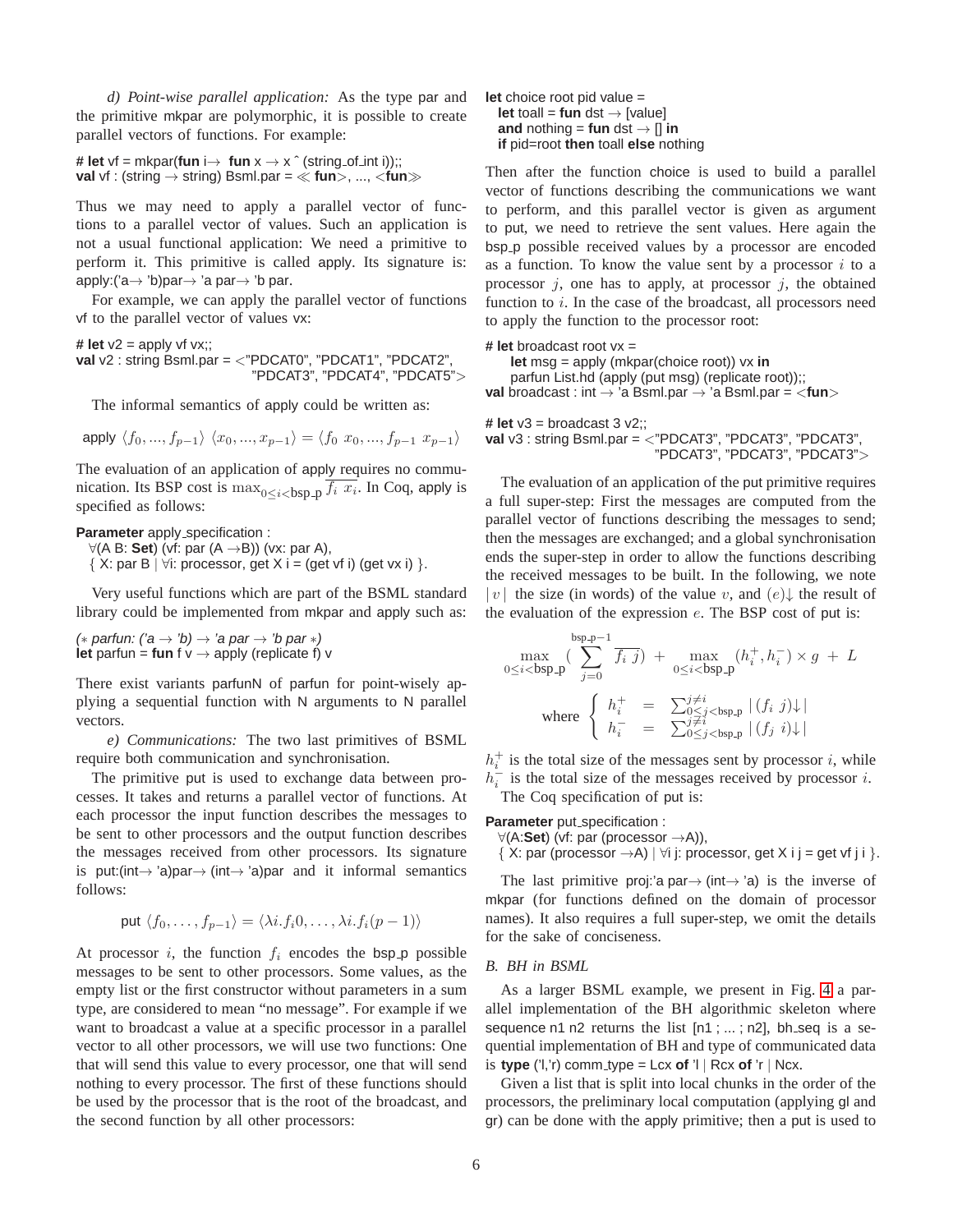```
let bh par k gl opl gr opr = fun (l: 'l) (lst: 'a list par) (r: 'r) \rightarrowlet accl = parfun gl lst
  and accr = parfun gr lst in
 let comms = put(apply(
                        apply(
                           mkpar(fun i accr accl receiver →
                               if i < receiver then Lcx accl
                               else if i > receiver then Rcx accr
                               else Ncx)) accl)accr) in
 let lv = parfun2
          (fun c pl \rightarrowfold left
                 (fun acc i \rightarrow opl acc (match c i with Lcx x \rightarrow x))
                 l
                 pl)
           comms
           (mkpar(fun pid→ sequence 0 (pid−1)))
  and rv = parfun2
           (fun c pr \rightarrowfold right
                 (fun i acc \rightarrow opr (match c i with Rcx x\rightarrow x) acc)
                 pr
                 r)
            comms
            (mkpar(fun pid→ sequence (pid+1) (bsp p−1))) in
    parfun3 (bh_seq k gl opl gr opr) lv lst rv
                                     Fig. 4
```
<span id="page-6-0"></span>AN IMPLEMENTATION OF BH IN BSML

send the computed r value leftwards to every other processor, and the l value rightwards. apply is then sufficient to locally compute BH on the local chunks using the sequential version of BH.

However this implementation is not proved correct to the definition of BH.

#### *C. Proving Correct BSML Implementation of BH in Coq*

From the axioms presented in subsection [V-A](#page-3-2) above, we obtain four Coq functions that verify the BSML specifications. These functions and their properties are used when we prove the correctness of a parallel version of BH with respect to definition [1.](#page-1-4)

The main theorem is:

```
Theorem bh bsml bh lst: ∀(L A R B:Set) (k:L→A→R→B)
  (gl: list A→L) (opl:L→L→L) (gr:list A→R) (opr:R→R→R)
  (gl hom : is homomorphism A L gl opl)
  (gr hom : is homomorphism A R gr opr)
  (lst:list A),
  list_of-par_list(bh_lpml.comp (ql nil) (scatter 1st) (qr nil)) =bh comp k gl opl gr opr (gl nil) lst (gr nil).
```
It states the equivalence of bh comp and the parallel version bh bsml comp. The bh bsml comp function is quite similar to the direct implementation of BH in BSML given in Fig. [4.](#page-6-0) This function takes a distributed list (or parallel vector of lists) as input (type 'a list par in BSML and par(list A) in Coq), and also returns a distributed list whereas bh comp takes as input a list and returns a list. Thus some conversions are needed. scatter takes a list and cuts it into pieces that are distributed. list of par list does the inverse: it takes a parallel vector of lists converts it to a function from natural to lists (using a variant of the proj primitive) and eventually merges the lists into one list.

In order to prove this theorem, two intermediate results are necessary. They state that at a given processor, the Coq formalisation of vl and vr in Fig. [4](#page-6-0) are respectively equal to applying gl (resp. gr) to the sub-list of elements being on the left (resp. the right) of the local sub-list. The proofs are technical and use several steps where sub-lists are cut and combined. The proofs (available in [\[27\]](#page-8-14)) are done by considering the processor list as being the list (l1++p::nil)++l2 and by reasoning by induction on l1 for vl and on l2 for vr.

# *D. BSP Cost of Parallel BH*

The BSML implementation of *BH* applied to parameters k, gl,  $\bigoplus_l$ , gr,  $\otimes_r$  and lst (assumed to be values) has the following complexity: The computation is done in one full super-step followed by some asynchronous local computations. We assume each processor  $i$  has a contiguous part of the list *lst*, that will be denoted by  $lst_i$ .

The BSP cost of the application of BH is:

$$
seq_1 + \max_{0 \le i < b \text{sp\_p}} \max(h_i^+, h_i^-) \times g + L + seq_2
$$

The first phase computes on each processor, the two "summaries" of the values held by the processor: One to be sent to processors at its left (computed with  $gl$ ), and one to be sent to the processors at its right (computed with  $gr$ ):

$$
seq_1 = \max_{0 \le i < b \text{sp-p}} (\overline{gl \; lst_i} + \overline{gr \; lst_i})
$$

After that, each processor i sends  $l_i = (gl \, lst_i) \downarrow$  to processors with smaller processor names and  $r_i = (ql \; lst_i)\downarrow$ to processors with greater processor names. So the size of exchanged data is:

$$
\left\{ \begin{array}{ccl} h_i^+ & = & i \times \left| l_i \right| + (\text{bsp.p}-1-i) \times \left| r_i \right| \\ h_i^- & = & \sum_{j=0}^{i-1} \left| r_j \right| + \sum_{j=i+1}^{\text{bsp.p}-1} \left| l_j \right| \end{array} \right.
$$

The remaining asynchronous local computation proceeds as follows: First, on each processor the received list of left (resp. right) summaries is reduced with  $\oplus_l$  (resp.  $\otimes_r$ ). Then a local sequential BH is performed: It is implemented as the computation of the local left and right summaries for each element of the local list yielding to lists  $ll_i$  and  $lr_i$ . However each of these lists can be computed with traversing only once the local list  $lst_i$ . The computation ends with apply  $k$  to each triple of the list obtained as the combination of the three lists  $ll_i, lst_i$ , and  $lr_i$ . We do not detail the cost in the general case. In cases where  $\bigoplus_l$ ,  $\otimes_r$ , and k have constant complexity, and gr and gl have constant complexity on singleton lists, we have:  $seq_2 \in \mathcal{O}(length \; lst_i).$ 

*Tower building complexity:* With the example of tower building,  $\bigoplus_l = \bigotimes_r = \uparrow$  has constant complexity providing that we can do a comparison in constant time.  $maxAngleL$  and maxAngleR have the same complexity:

 $\overline{maxAngleL}$  lst =  $\overline{maxAngleR}$  lst  $\in \mathcal{O}(length \; lst)$ .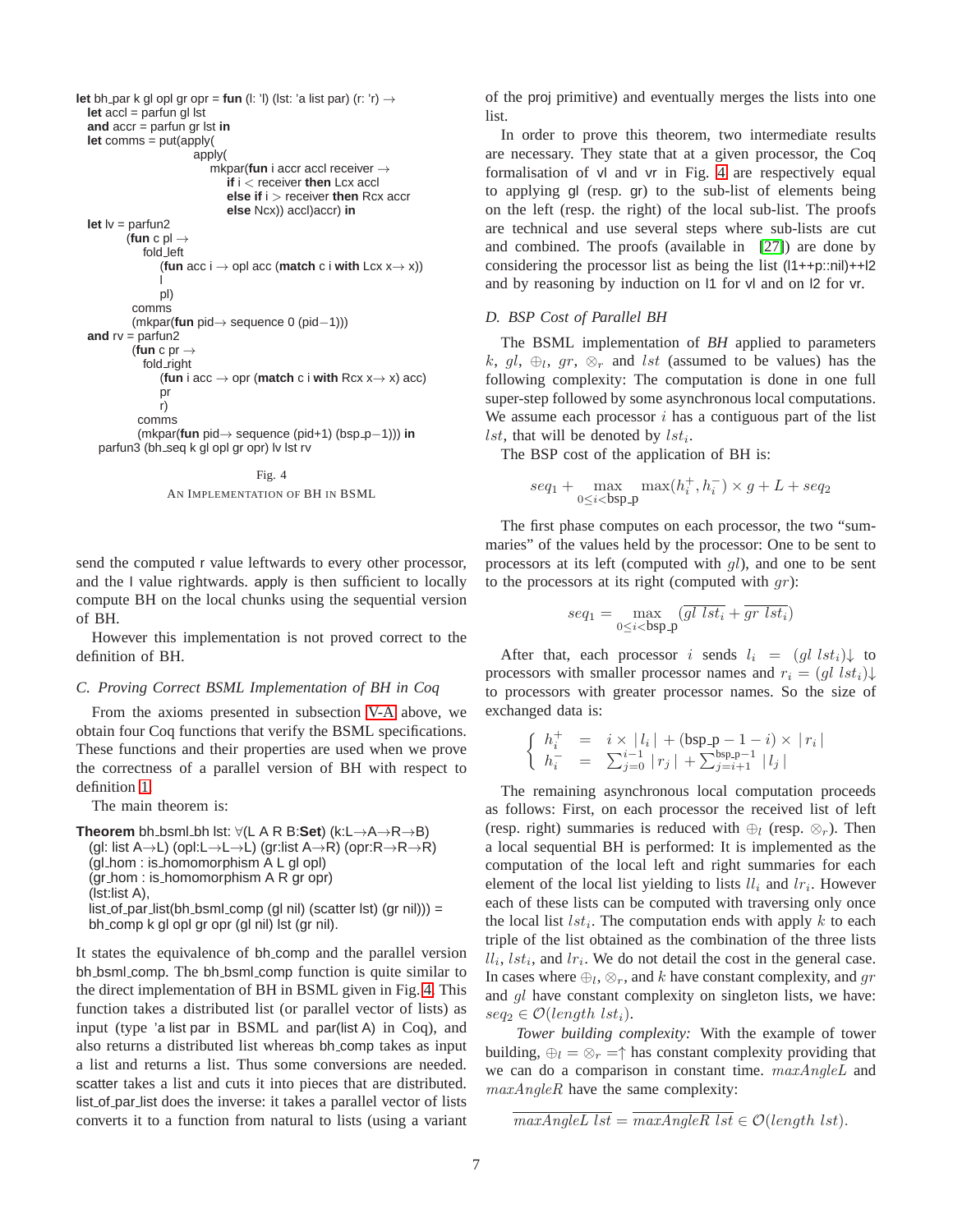So extracted Tower Building has complexity:

$$
\max_{0 \le i < b \text{sp-p}} \mathcal{O}(\text{length } \text{lst}_i) + g * \mathcal{O}(p) + L
$$

Thus, if the list  $lst$  is evenly distributed the complexity is:

$$
\mathcal{O}(length \, lst/p) + g * \mathcal{O}(p) + L.
$$

## <span id="page-7-0"></span>VI. PROGRAMS EXTRACTION AND EXPERIMENTS

Let us summarise the different steps towards a proved correct parallel implementation of the tower building problem: (a) First we specify the problem as an instance of mapAround; (b) using theorem [1,](#page-2-1) we prove that the problem is an instance of BH; (c) using theorem bh bsml bh, we prove that the problem is an instance of the parallel version of BH.

From this latter proof, we can extract an implementation of the tower building problem in BSML. The resulting code is of course similar in structure of the code of the direct implementation of BH in BSML (Fig. [4\)](#page-6-0). The main differences are on the sequential data structures. The lists type are the one defined inductively in Coq, not the optimised ones defined in Ocaml. The BSML primitives in Coq manipulate processor and nat which rely on a Peano encoding of naturals. Thus the extracted code contains: **type** nat = | O | S **of** nat which is very inefficient for computations.

To test the differences of efficiency between extracted and non-extracted programs, we experimented with two different tower building programs: The direct implementation and the implementation extracted from the derivation in Coq. The experiments were conducted on the "Centre de Calcul Scientifique de la Region Centre (CCSC)" which is a 42 nodes ´ cluster of IBM blades with 2 quad-core Xeon E5450 and 8 Gb of memory per blade.

We had to use only one core per CPU due to a dramatic loss of performance in MPI communications when multiple cores of the same CPU try to access to the network, and we were able to book up to 18 nodes of the cluster.

In order to avoid the garbage collector of OCaml to be triggered too often, we grew the minor heap size to 1 Gb. We performed a garbage collection after the computation and took its time into account in our benchmark. Indeed, when the data are to big to fit in the minor heap, the recurrent calls to the garbage collector dramatically hinder the overall performance.

Figure [5](#page-7-1) shows, for 12 processors the computation time for different sizes of data. We can see that the programs execution time (and the garbage collection time) grows linearly with the amount of data. The extracted version of the program is slower than the direct implementation with a time factor between 1 and 2.5. As said earlier, this come most probably from the difference in data structure encoding.

As shown by figur[e6,](#page-7-2) the speedup of both implementation is linear with the number of processors, for a fixed amount of data (5.120.000 elements).

We also performed experiments on the Maximum Prefix Sum example on another cluster, up to 32 processors. Figure [7](#page-7-3) also shows a linear speedup (320.000 elements).



<span id="page-7-1"></span>

<span id="page-7-2"></span>Fig. 6 TOWER BUILDING SPEEDUP

## VII. RELATED WORK

Our framework combines two strength: constructive algorithmic and proved correct bulk synchronous parallel language. In this paper we focus on the semantics of the programming model of Bulk Synchronous Parallel ML, which was first express as an extension of the  $\lambda$ -calculus [\[19\]](#page-8-18). It is possible to implement this semantics as a sequential program, for example by realizing parallel vectors by lists or arrays. But as it is traditional in data-parallel languages, we also provide the semantics of an execution model which describes the parallel implementation of BSML programs as SPMD programs. We even propose a semantics which is even closer to the real implementation: a parallel abstract machine. All these semantics have been proved equivalent [\[9\]](#page-8-19). Thus proving the correctness of a BSML program using the semantics of the

<span id="page-7-3"></span>Fig. 7 MAXIMUM PREFIX SUM SPEEDUP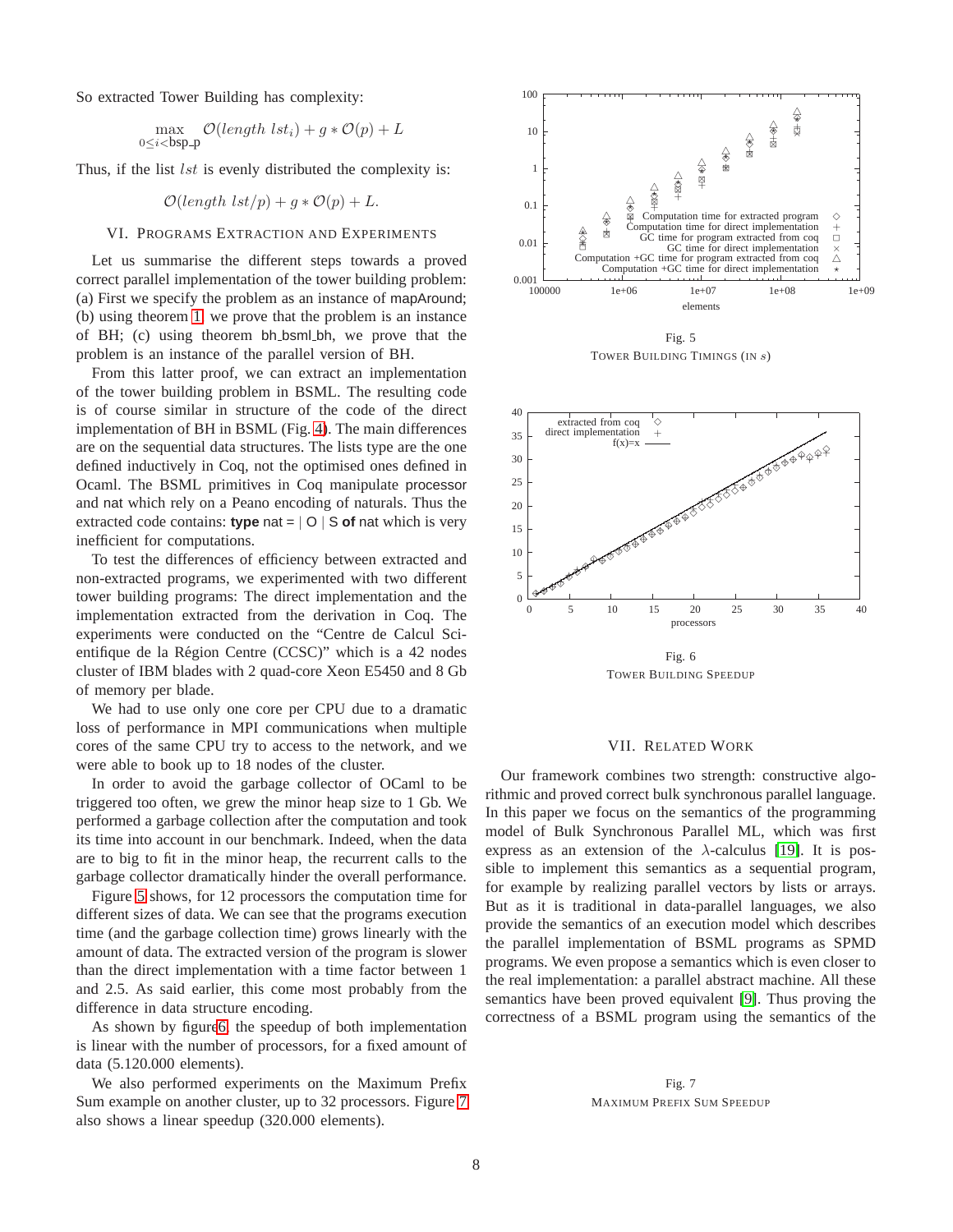programming model of BSML ensures *the parallel execution* of this program will also be correct (up to the correctness of the implementation of the parallel abstract machine).

But BSML relies, for communications, on the put operation which is not very easy to use. On the contrary, constructive algorithmic provides various ways to help the programmer of parallel applications to systematically derive efficient parallel algorithms [\[7\]](#page-8-7), [\[12\]](#page-8-8). However there is a gap between the final composition of algorithmic skeletons obtain by derivation and its implementation. Usually in skeletal parallelism, the semantics of the execution model remains informal. Exception are [\[1\]](#page-8-20), [\[5\]](#page-8-21). Several researchers worked on formal semantics for BSP computations, for example [\[17\]](#page-8-22), [\[23\]](#page-8-23), [\[25\]](#page-8-24). But to our knowledge none of these semantics was used to generate programs as the last step of a systematic development.

On the contrary LOGS [\[6\]](#page-8-25) is a semantics of BSP programs and was used to generate C programs [\[30\]](#page-8-26). Compared to our approach, there is a gap between the primitives of the semantics and the implementation in C. Our programs are extracted from Coq proof terms. There exists work on bulk synchronous parallel algorithmic skeletons [\[13\]](#page-8-27), [\[29\]](#page-8-28): in these approaches the derivation or optimisation process is guided by the BSP cost model, but the gap between the final composition of skeletons and the implementation is still there.

It is worth noting that the idea of using formal approaches for transforming abstract specifications into concrete implementations was also proposed as abstract parallel machines in [\[21\]](#page-8-29). Compared with the study, the contribution of the paper is that we proposed and realized a concrete framework based on the Coq proof assistant and the BSP model.

## VIII. CONCLUSION

In this paper, we report our first attempt of combining the theory of constructive algorithmic and proved correct BSML parallel programs for systematic development of certified BSP parallel programs, and demonstrate how it can be useful to develop certified BSP parallel programs. Our newly proposed framework for the certified development of programs includes the new theory for the BH homomorphism, and an integration of Coq (for specification and development interaction), the BH homomorphism and BSML programming. All the certification of the transition from specification to algorithms in BH and to certified BSML parallel programs is done with the Coq proof assistant. We prove, in Coq, theorems validating the transformations of a simple, sequential specification into a more detailed and complex parallel specification. Then, using the program-extraction features of Coq yields a certified parallel program.

## **REFERENCES**

- <span id="page-8-20"></span>[1] M. Aldinucci and M. Danelutto. Skeleton-based parallel programming: Functional and parallel semantics in a single shot. *Computer Languages, Systems and Structures*, 33(3-4):179–192, 2007.
- <span id="page-8-16"></span><span id="page-8-15"></span>Y. Bertot. Coq in a hurry, 2006. http://hal.inria.fr/inria-00001173.
- [3] Y. Bertot and P. Castéran. *Interactive Theorem Proving and Program Development*. Springer, 2004.
- <span id="page-8-4"></span>[4] G. E. Blelloch. Scans as primitive operations. *IEEE Trans. on Computers*, 38(11):1526–1538, 1989.
- <span id="page-8-21"></span>[5] A. Cavarra, E. Riccobene, and A. Zavanella. A formal model for the parallel semantics of p3l. In *SAC '00: Proceedings of the 2000 ACM symposium on Applied computing*, pages 804–812. ACM, 2000.
- <span id="page-8-25"></span>[6] Y. Chen and J. W. Sanders. Logic of global synchrony. *ACM Transaction on Programming Languages and Systems*, 26(2):221–262, 2004.
- <span id="page-8-7"></span>[7] M. Cole. Parallel programming with list homomorphisms. *Parallel Processing Letters*, 5(2):191–203, 1995.
- <span id="page-8-5"></span>[8] F. Loulergue et al. The BSML Library version 0.4. <https://traclifo.univ-orleans.fr/BSML>, 2008.
- <span id="page-8-19"></span>[9] F. Gava. *Approches fonctionnelles de la programmation parallele et ´ des meta-ordinateurs. S ´ emantiques, implantations et certification. ´* PhD thesis, University Paris Val-de-Marne, LACL, 2005.
- <span id="page-8-2"></span>[10] A. V. Gerbessiotis and L. G. Valiant. Direct bulk-synchronous parallel algorithms. *Journal of Parallel and Distributed Computing*, 22(2):251– 267, 1994.
- <span id="page-8-12"></span>[11] S. Gorlatch. Systematic efficient parallelization of scan and other list homomorphisms. In *Euro-Par'96. Parallel Processing*, LNCS 1124, pages 401–408. Springer-Verlag, 1996.
- <span id="page-8-8"></span>[12] S. Gorlatch. Systematic extraction and implementation of divide-andconquer parallelism. In *Proc. Conference on Programming Languages: Implementation, Logics and Programs*, LNCS 1140, pages 274–288. Springer-Verlag, 1996.
- <span id="page-8-27"></span>[13] Y. Hayashi and M. Cole. Automated cost analysis of a parallel maximum segment sum program derivation. *Parallel Processing Letters*, 12(1):95– 111, 2002.
- <span id="page-8-9"></span>[14] Z. Hu, H. Iwasaki, and M. Takeichi. Formal derivation of efficient parallel programs by construction of list homomorphisms. *ACM Transactions on Programming Languages and Systems*, 19(3):444–461, 1997.
- <span id="page-8-13"></span>[15] Z. Hu, H. Iwasaki, and M. Takeichi. An accumulative parallel skeleton for all. In *11st European Symposium on Programming (ESOP 2002)*, LNCS 2305, pages 83–97. Springer, 2002.
- <span id="page-8-10"></span>[16] Z. Hu, M. Takeichi, and W.-N. Chin. Parallelization in calculational forms. In *25th ACM Symposium on Principles of Programming Languages (POPL'98)*, pages 316–328. ACM Press, 1998.
- <span id="page-8-22"></span>[17] H. Jifeng, Q. Miller, and L. Chen. Algebraic laws for BSP programming. In *Euro-Par'96. Parallel Processing*, LNCS 1123–1124. Springer, 1996.
- <span id="page-8-0"></span>[18] R. Loogen, Y. Ortega-Mallén, R. Peña, S. Priebe, and F. Rubio. Parallelism Abstractions in Eden. In *Patterns and Skeletons for Parallel and Distributed Computing*, LNCS 2011. Springer, 2002.
- <span id="page-8-18"></span>[19] F. Loulergue, G. Hains, and C. Foisy. A Calculus of Functional BSP Programs. *Science of Computer Programming*, 37(1-3):253–277, 2000.
- <span id="page-8-11"></span>[20] K. Morita, A. Morihata, K. Matsuzaki, Z. Hu, and M. Takeichi. Automatic inversion generates divide-and-conquer parallel programs. In *ACM SIGPLAN 2007 Conference on Programming Language Design and Implementation (PLDI 2007)*, pages 146–155. ACM Press, 2007.
- <span id="page-8-29"></span>[21] J. O'Donnell and G. Rünger. Abstract parallel machines. Computers *and Artificial Intelligence*, 19(2), 2000.
- <span id="page-8-1"></span>[22] D. Skillicorn. *Foundations of Parallel Programming*. Cambridge University Press, 1994.
- <span id="page-8-23"></span>[23] D. Skillicorn. Building BSP Progams Using the Refinement Calculus. In *Workshop on Formal Methods for Parallel Programming: Theory and Applications*, LNCS, pages 790–795. Springer, 1998.
- <span id="page-8-17"></span>[24] M. Sozeau. *Coq 8.2 Reference Manual*, chapter Type Classes. INRIA TypiCal, 2008.
- <span id="page-8-24"></span>[25] A. Stewart, M. Clint, and J. Gabarró. Barrier synchronisation: Axiomatisation and relaxation. *Formal Aspects of Computing*, 16(1):36–50, 2004.
- <span id="page-8-6"></span>[26] The Coq Development Team. The Coq Proof Assistant. <http://coq.inria.fr>.
- <span id="page-8-14"></span>[27] The SDPP Development Team. Systematic Development of Parallel Programs. <https://traclifo.univ-orleans.fr/SDPP>.
- <span id="page-8-3"></span>[28] L. G. Valiant. A bridging model for parallel computation. *CACM*, 33(8):103, 1990.
- <span id="page-8-28"></span>[29] A. Zavanella. Skeletons, BSP and performance portability. *Parallel Processing Letters*, 11(4):393–405, 2001.
- <span id="page-8-26"></span>[30] J. Zhou and Y. Chen. Generating C code from LOGS specifications. In *2nd International Colloquium on Theoretical Aspects of Computing (ICTAC'05)*, LNCS 3407, pages 195–210. Springer, 2005.

#### APPENDIX

## A VERY SHORT INTRODUCTION TO COQ

The Coq proof assistant [\[26\]](#page-8-6) is based on the calculus on inductive construction. This calculus is a higher-order typed